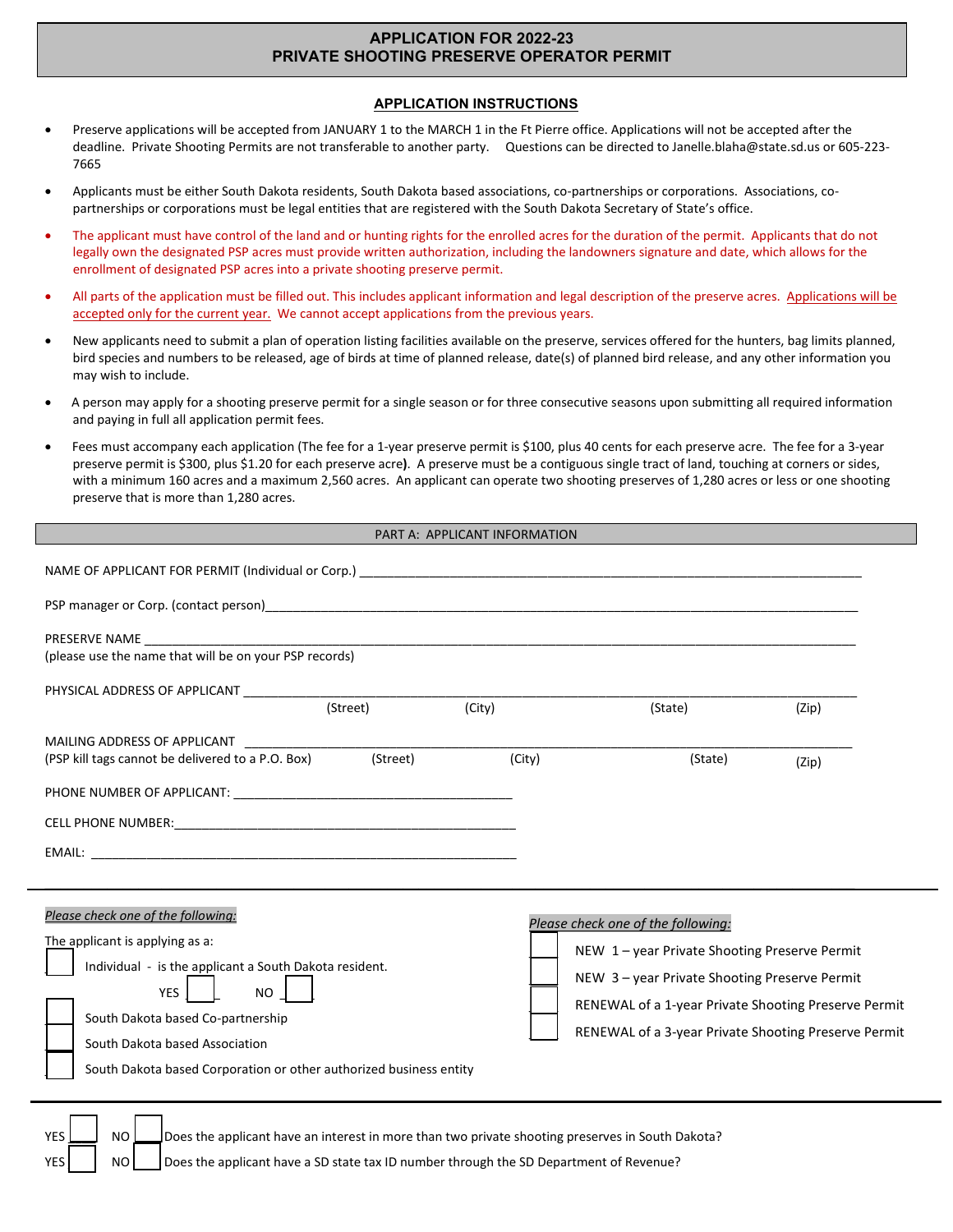|                                                                                                                                                                                                                                                                                                                                                                                                                                                                                                                                                                    | PART B: PSP BOUNDARIES, ACERS, AND SPECIES INFORMATION |               |  |
|--------------------------------------------------------------------------------------------------------------------------------------------------------------------------------------------------------------------------------------------------------------------------------------------------------------------------------------------------------------------------------------------------------------------------------------------------------------------------------------------------------------------------------------------------------------------|--------------------------------------------------------|---------------|--|
| SPECIES OF GAME BIRDS TO BE HUNTED: (Please check all the species you plan to release on your preserve.)<br>Partridge<br>Pheasant<br>Quail<br>Please Note: For applicants requesting turkey as a permit species, GFP has determined that issuing a permit that allows the release and harvest of<br>turkeys, for any preserve located in proximity to an established population of wild turkey, is not in the public's interest and such new permit species<br>may not be allowed                                                                                  | Turkey                                                 |               |  |
| Written authorization or a copy of a lease must be provided for all PSP acres that are not owned by the PSP applicant listed in Part A. This includes<br>both new and renewing applications. The written authorization or copy of a lease must include: the landowners name, address, phone number, the<br>lease period, name and signatures of all parties, the date the lease or authorization was prepared and the purpose of the lease/authorization (hunting<br>rights)                                                                                       |                                                        |               |  |
| Please answer all of the following questions:<br>Are all the acres within the preserve boundaries owned by the applicant? YES<br>NO<br>Are any of the acres within the preserve boundaries leased? YES<br>NO.<br>Are you adding acres or changing any of the boundaries to your preserve? YES<br>N <sub>O</sub><br>Are the preserve boundaries within 1 mile of a GFP, WPA or other publicly owned shooting area? YES<br>NO.<br>A full legal description MUST BE PROVIDED for both new and renewing applications. Applicants may submit the legal description on a |                                                        |               |  |
| separate/additional document. Check legal descriptions for accuracy.<br><b>LEGAL DESCRIPTION</b>                                                                                                                                                                                                                                                                                                                                                                                                                                                                   | NUMBER OF ACRES                                        | NAME OF OWNER |  |
|                                                                                                                                                                                                                                                                                                                                                                                                                                                                                                                                                                    |                                                        |               |  |
|                                                                                                                                                                                                                                                                                                                                                                                                                                                                                                                                                                    |                                                        |               |  |
|                                                                                                                                                                                                                                                                                                                                                                                                                                                                                                                                                                    |                                                        |               |  |
| COUNTY: __________________________                                                                                                                                                                                                                                                                                                                                                                                                                                                                                                                                 | TOTAL ACRES                                            |               |  |

**Refunds of permit fees:** A full refund will be issued if a written request for the cancellation of the permit is received by GFP prior to June 1. Written requests for the cancellation of the permit, received from June 1 to Aug 31, will receive a 100% refund of the acreage fee only. No fees will be refunded after Aug 31. No refund of previously remitted preserve acreage fees is allowed for adjustments which reduce the acreage in a three-season preserve permit.

| Complete if Application is filled out by an Agent or Attorney for the Applicant: |                       |  |
|----------------------------------------------------------------------------------|-----------------------|--|
| NAME:                                                                            | AS: AGENT or ATTORNEY |  |
| ADDRESS OF AGENT OR ATTORNEY                                                     |                       |  |
| PHONE NUMBER OF AGENT OR ATTORNEY                                                |                       |  |

By execution of this Application, the Signatory attests to the truth and accuracy of all information contained herein, has hunting rights on all lands subject to this application, and is furnished for the explicit purpose of obtaining a Private Shooting Preserve Permit.

| SIGNI<br>.<br>__________<br>_______<br>_______ | 15 | $-$<br> |  |
|------------------------------------------------|----|---------|--|
|                                                |    |         |  |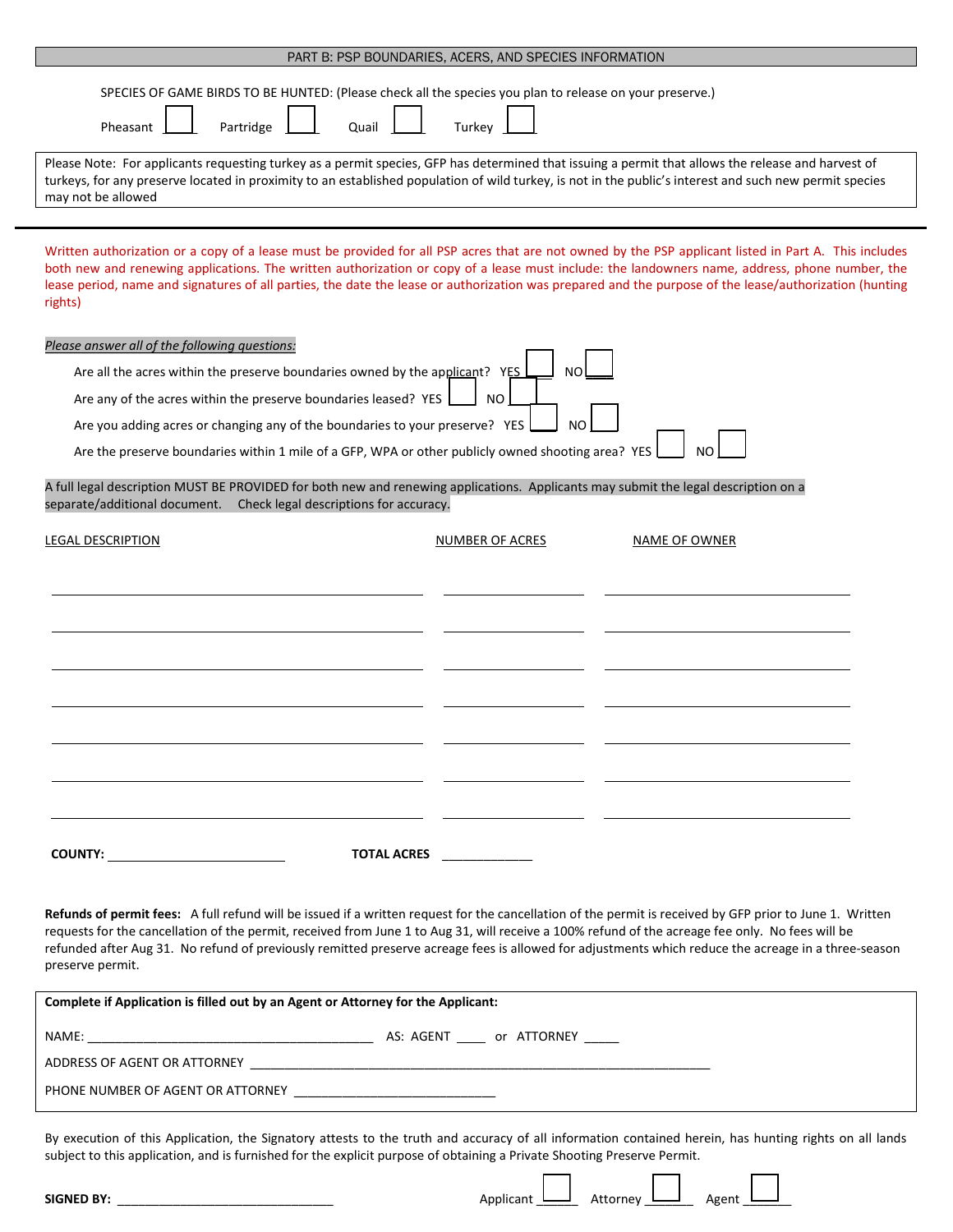New PSPs and PSP renewals with acre or boundary changes, must outline the PSP on the plat map. The plat map below represents an area of 16 sections. Each of the larger squares (thick border) represents a section of land (640 acres); the smallest squares represent 40 acres. Please outline the boundaries of your private shooting preserve area and shade in that portion. Label the section(s), making sure that your sketch conforms to the legal description of the area you wish to enroll. Please include an FSA (SCS) or google aerial photo showing perimeters of the proposed private shooting preserve.